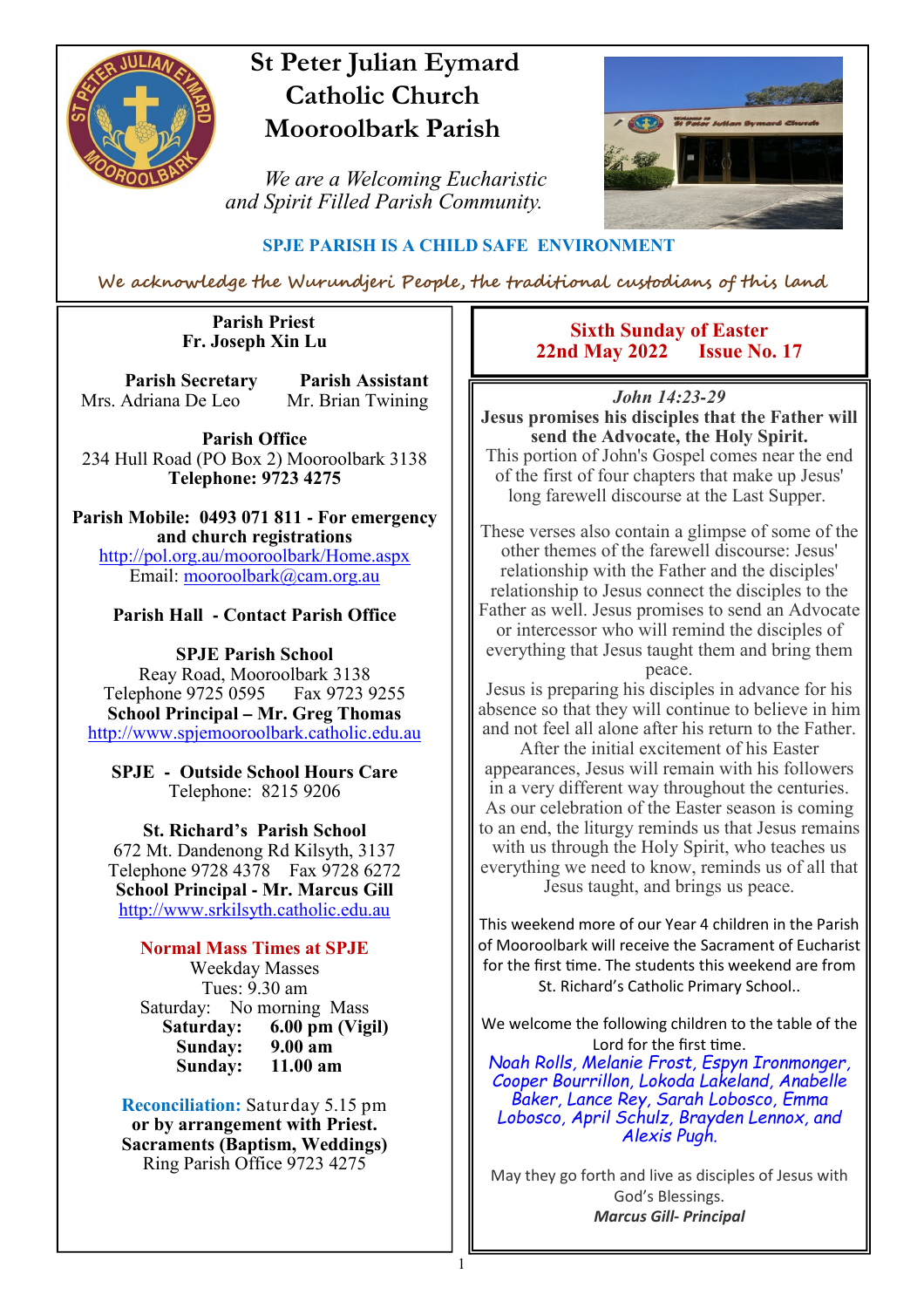## **PARISH CALENDAR**

|               | 21/22nd May Sixth Sunday of Easter<br>2022 Federal Elections<br><b>FIRST EUCHARIST (St Rich) 6 pm</b><br>BAPTISMS - 9 am |
|---------------|--------------------------------------------------------------------------------------------------------------------------|
| 24th Tue      | <b>FIRST EUCHARIST (St Rich) 11am</b><br>Our Lady of Help & Christians                                                   |
| 26th Thur     | Faith Development Meeting - 10am                                                                                         |
| $28/29th$ May | THE ASCENSION OF THE LORD                                                                                                |
| 28th Sat      | Private Baptism - 4.30pm                                                                                                 |
|               | FIRST EUCHARIST SPJE- 6pm                                                                                                |
| 29th Sun      | Baptism Welcome 9am & 11am<br><b>FIRST EUCHARIST SPJE - 11am</b>                                                         |
|               |                                                                                                                          |
| 4/5th June    | <b>PENTECOST SUNDAY</b>                                                                                                  |
|               | <b>Propagation of the Faith Appeal</b>                                                                                   |
|               | <b>All Masses</b>                                                                                                        |
| 4th Sat       | Private Baptism - 11am                                                                                                   |
| 5th Sun       | <b>FIRST EUCHARIST SPJE - 6pm</b><br><b>FIRST EUCHARIST SPJE - 11am</b>                                                  |
|               | Baptism Welcome - 9am                                                                                                    |
| 9th Thur      | Baptism Meeting Church - 7pm                                                                                             |
|               | Margaret Vallence & Lili Stride                                                                                          |
|               |                                                                                                                          |

#### **11/12th June THE MOST HOLY TRINITY** Baptism - 9am & 11am

15th Wed Confirmation Family Night Church 7.30pm

# **ROSTERS**

**Counters - Month of May 2022** Paul & Marianne Redfern

**Flowers - Month of May 2022** Philomena Turner

**Church Cleaners - Month of May** Xavier & Muzeena D'Almeida

*(Please collect church key from parish office Monday* **-** *Friday, 9am* **-** *4pm)*

**Readers and Commentators - 29th May**<br>**6.00 pm** Pat Harman & Iris Gale

Pat Harman & Iris Gale 9.00 am Lilijana Stride & Lisa Read<br>11.00am Charlotte Wightman & Volu Charlotte Wightman & Volunteer req

# **Musicians - 22nd May**

6.00 pm T.B.A.<br>9.00 am T.B.A. 9.00 am T.B.A. 11.00am

### **Weekday Mass Times**

**MAY Tuesday 9.30am** 

### **Readings for Next Week - 29th May**

Acts 1:1-11; Ps 46:2-3, 6-9; Eph 1:17-23; Lk 24:46-53

### **Prayers for the Sick**

We pray for parishioners and friends who are ill;

*James Devlin, James Brien, Eleanor Thompson, Patricia Fenton, Patricia Koblar, Brenda Corrigan, Vic Garcia, Pam Stephens, Hyacinth Pereira & Judith Fitzgerald .*

# **ft Remembrance Diary ft**

We remember those who have died, and all those whose anniversaries occur about this time.

#### **21/5 to 27/5**

Collin Hallam, Angelo Cincotta, Frank Anderson, Gwen Johnson, Maria Casotti, Giovina Cellante, Ernst Franz, Linda Young, Richard Quinless, Sarah & Frederick Boyd, Joseph Riley, Michael Carroll, Alan Boyd, Betty Trappel, Isabella Care, Lindsay Trappel, William Wrigglesworth, Chris Rinderhagen, Lawrence Devitt, Emma Duke, Ron Mutton, Angelo Cachia, Elizabeth McMahon, Ayla D'Cruz (baby) - first anniversary, Freda Sutton, Yvonne Devey, Peter Kerr, Albertina Anastasi, Lorna Kirby, Edward D'Silva.

### **DONATIONS OF GLEN 20**

The parish is running low on **Glen 20** to sanitize the church. If you are able to donate a can, it would be much appreciated. Please drop off to the parish office or at Mass. *THANK YOU*